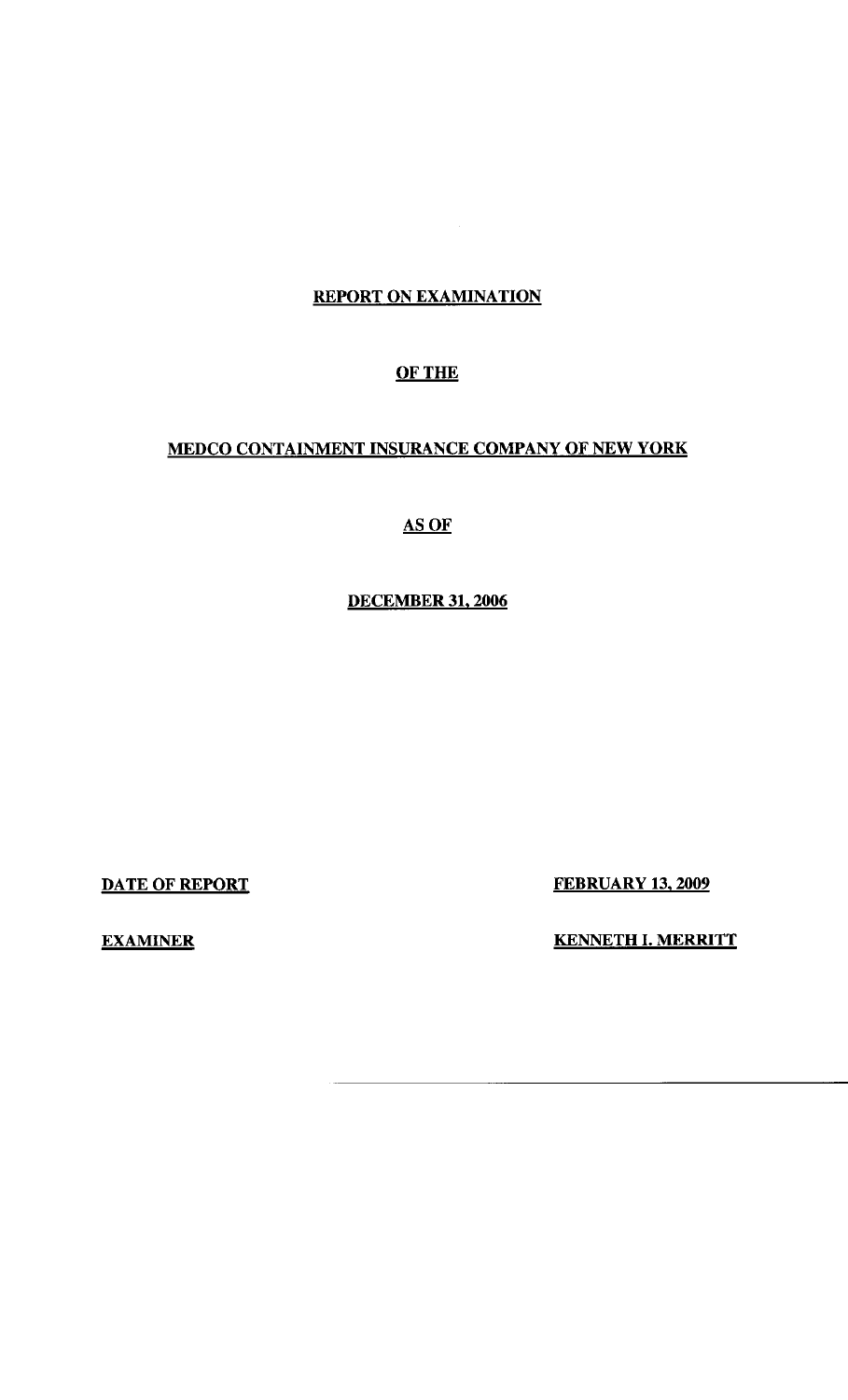# **TABLE OF CONTENTS**

| ITEM NO. |                                             | PAGE NO.       |
|----------|---------------------------------------------|----------------|
| 1.       | Scope of examination                        | $\mathbf{2}$   |
| 2.       | Description of company                      | 3              |
|          | A. Management                               | 4              |
|          | B. Territory and plan of operation          | 5              |
|          | C. Holding company system                   | $\overline{7}$ |
|          | D. Significant operating ratios             | 12             |
|          | E. Accounts and records                     | 13             |
| 3.       | <b>Financial statements</b>                 | 16             |
|          | A. Balance sheet                            | 16             |
|          | B. Underwriting and investment exhibit      | 17             |
| 4.       | Aggregate reserves and unpaid claims        | 18             |
| 5.       | Compliance with prior report on examination | 19             |
| 6.       | Summary of comments and recommendations     | 19             |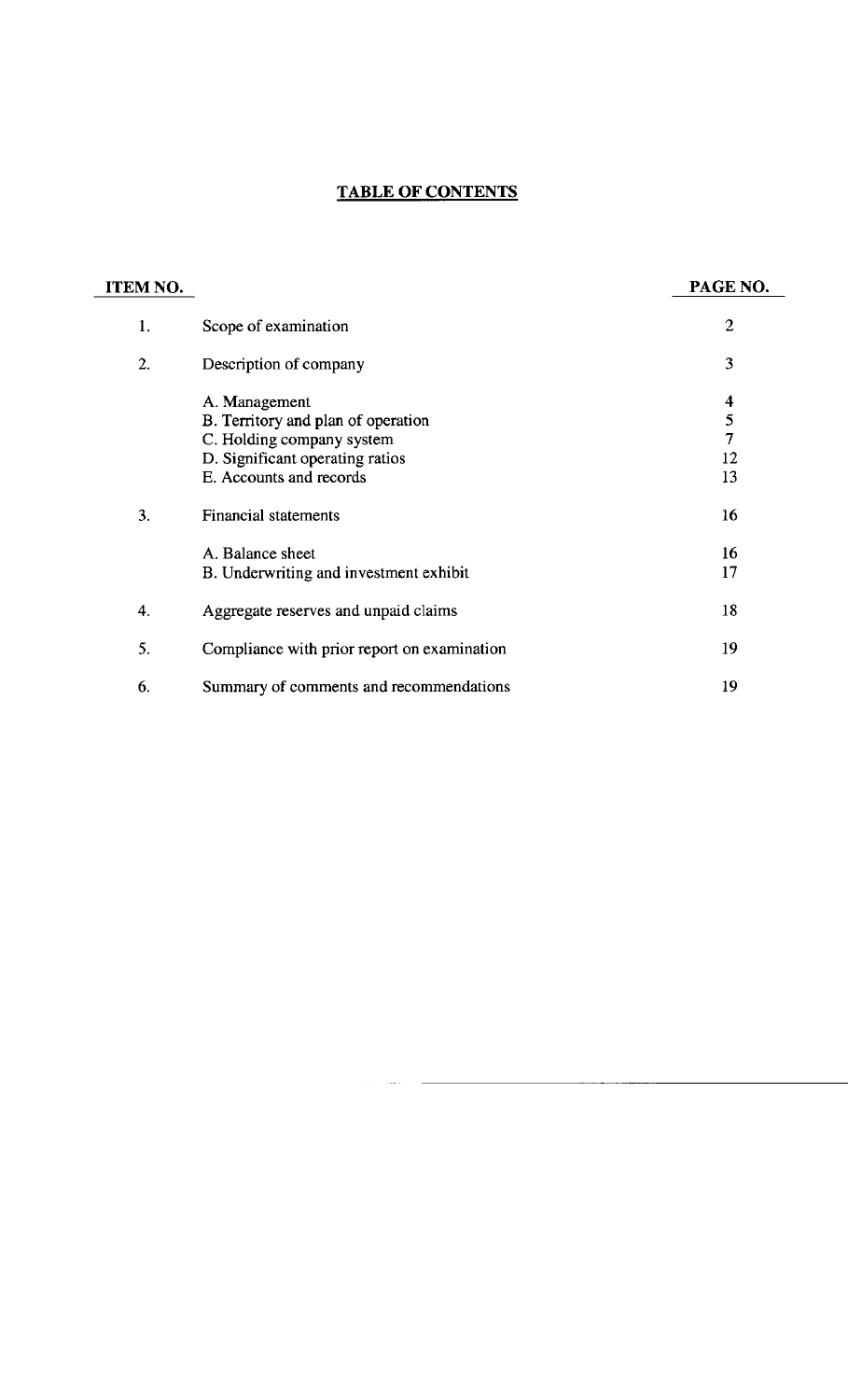

STATE OF NEW YORK INSURANCE DEPARTMENT 25 BEAVER STREET NEW YORK, NEW YORK 10004

David A. Paterson Eric R. Dinallo

**Superintendent** 

February 13, 2009

Honorable Eric R. Dinallo Superintendent of Insurance Albany, New York 12257

Sir:

Pursuant to the requirements of the New York Insurance Law, and in compliance with the instructions contained in Appointment Number 22623 dated August 1, 2007, attached hereto, I have made an examination into the condition and affairs of the Medco Containment Insurance Company of New York, a for-profit stock company licensed pursuant to the provisions of Article 42 of the New York Insurance Law. The following report is respectfully submitted.

The examination was conducted at the Company's home office located at 648 Plank Road, Suite 203, Clifton Park, New York 12065.

Wherever the designation "the Company" or "Medco NY" appears herein, without qualification, it should be understood to indicate Medco Containment Insurance Company of New York.

<http://www.ins.state.ny.us>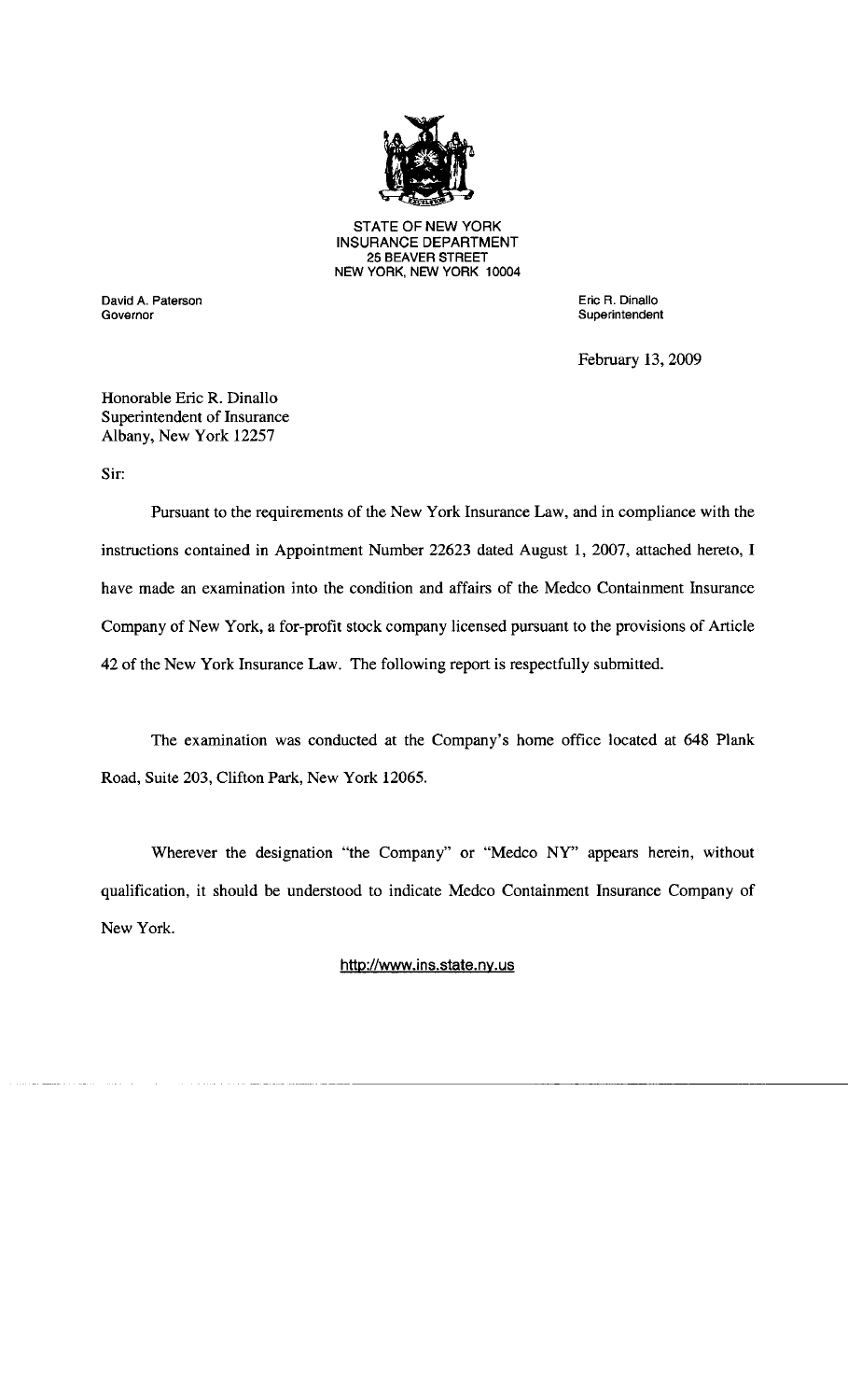#### 1. SCOPE OF EXAMINATION

The previous examination was conducted as of December 31, 2000. This examination covers the six year period from January **1,** 2001, through December 31, 2006. Transactions occurring subsequent to this period were reviewed where deemed appropriate by the examiner.

This examination comprised a verification of assets and liabilities as of December 31, 2006, in accordance with Statutory Accounting Principles (SAP) as adopted by the Department, a review of income and disbursements to the extent deemed necessary to accomplish such verification, and utilized, to the extent considered appropriate, work performed by the Company's independent certified public accountants. A review or audit was also made of the following items as called for in the Examiners Handbook of the National Association of Insurance Commissioners (NAIC):

> History of the Company Management and control Corporate records Fidelity bonds and other insurance Territory and plan of operations Growth of the Company Mortality and Joss experience Accounts and records Financial statements

A review was also made to ascertain what action was taken by the Company with regard to comments and recommendations made in the prior report on examination.

This report on examination is confined to financial statements and comments on those matters which involve departures from laws, regulations or rules, or which are deemed to require explanation or description.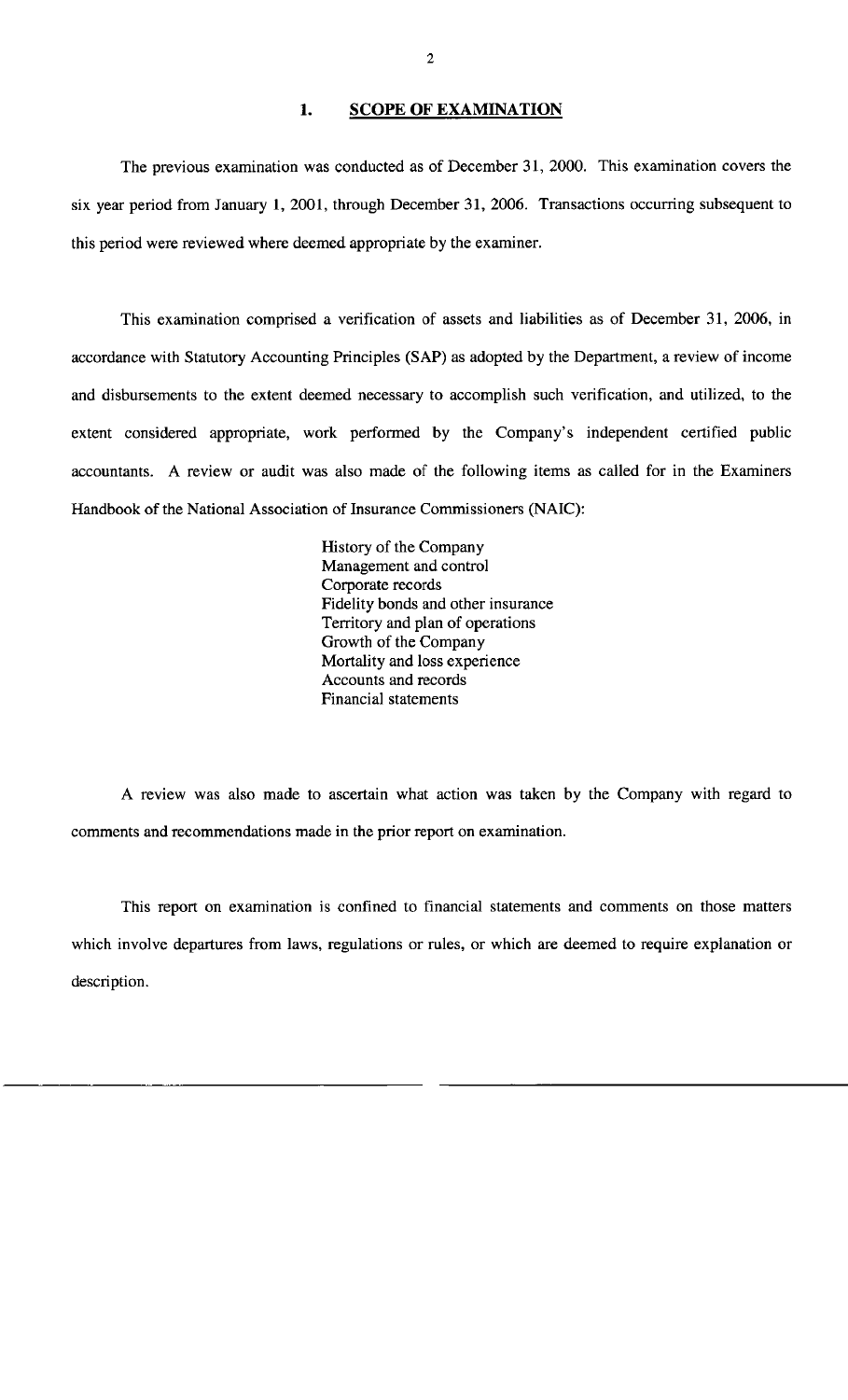#### **2. DESCRIPTION OF COMPANY**

The Company was incorporated in the State of New York on February 15, 1989 under the initial name of American Nisshin Insurance Company, a property and casualty insurance corporation. The Company received its licensing authority from the State on July 15, 1989 and commenced writing business on July 31, 1989. On November 1, 1994, the Company effected a name change to Medco Containment Insurance Company of New York following its August 31, 1994 acquisition by its current parent company, Medco Health Solutions, Inc. (formerly known as Merck-Medco Managed Care, LLC). Medco Health Solutions, Inc. (Medco Health) is a national pharmacy benefit manager and a third party administrator of the prescription drug programs and services for such clients as large private and public sector employers and their employees, physicians, pharmacies, drug manufacturers, etc. As more fully discussed in Item 2B of this report, effective January **1,** 2006, the Company converted to an accident and health insurer pursuant to Article 42 of the New York Insurance Law.

Medco NY is required to maintain a total of \$200,000 of minimum paid in capital based upon the line of business it is authorized to transact as set forth in Section 1113(a) of the New York Insurance Law. The Company reported, as of December 31, 2006, total paid in capital of \$1,000,000 comprised of one million outstanding issued common shares at \$1 par value per share. The Company reported total capital and surplus in the amount of \$10,142,172.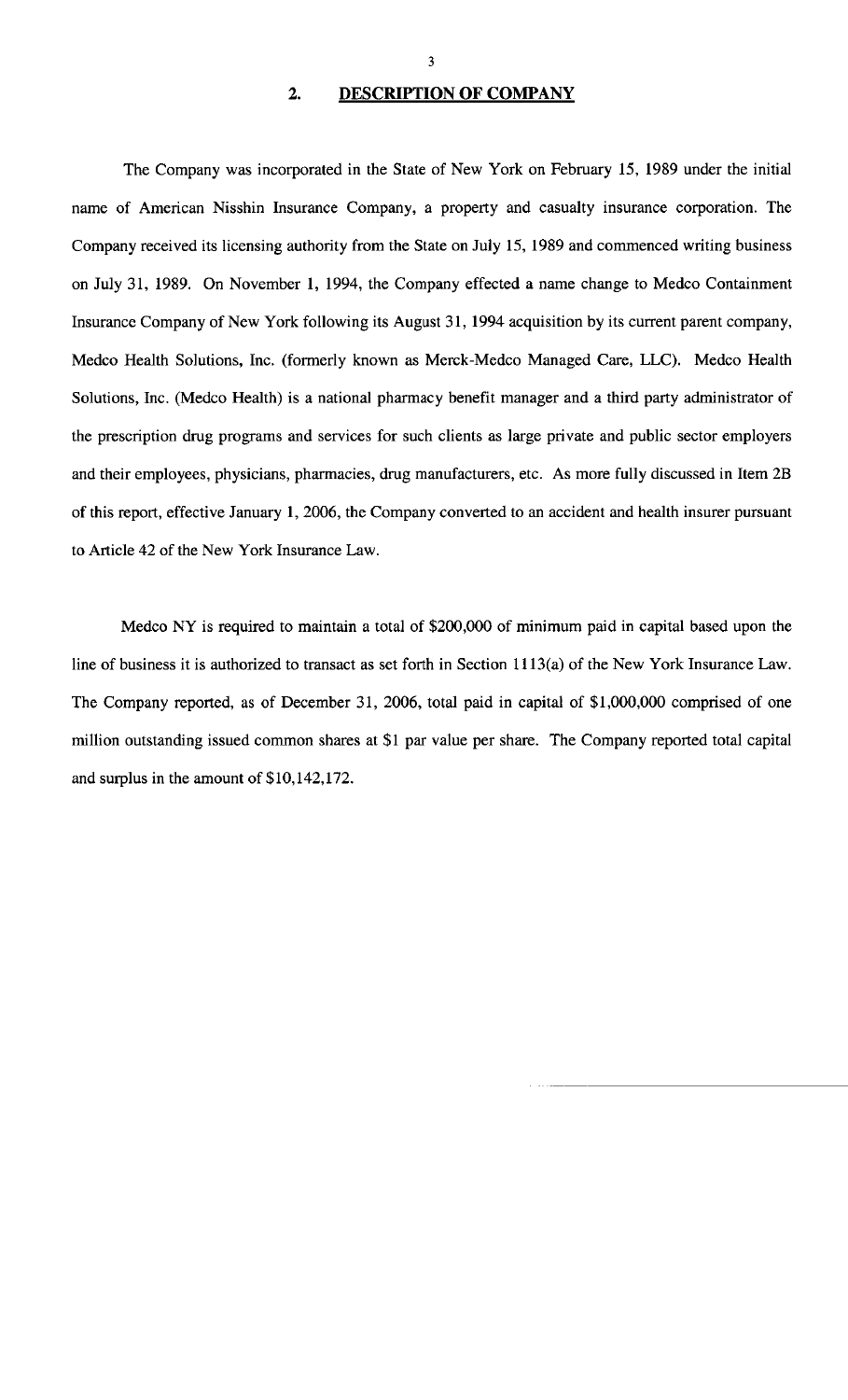### A. Management

Pursuant to the Company's charter and by-laws, management of the Company is to be vested in a board of directors consisting of not less than thirteen (13) members. Directors serve a term of one year on the board. The board meets at least once each quarter during the calendar year.

The following thirteen (13) individuals served on the Company's Board of Directors as of December 31, 2006:

| Name and Address   | <b>Title and Principal Business Affiliation</b> |
|--------------------|-------------------------------------------------|
| Gabriel Cappucci   | Vice-President/Treasurer,                       |
| Chatham, NJ        | Medco Containment Insurance Company of NY       |
| Mary T. Daschner   | Senior Vice-President, Retiree Solutions,       |
| Minneapolis, MN    | Medco Health Solutions, Inc.                    |
| Paul E. DelloRusso | Vice-President/Secretary,                       |
| Glen Ridge, NJ     | Medco Containment Insurance Company of NY       |
| Sarina DosSantos   | Vice-President/Associate Controller,            |
| Denville, NJ       | Medco Containment Insurance Company of NY       |
| Donna M. Foti      | Senior Director of Insurance / Risk Management, |
| North Haledon, NJ  | Medco Health Solutions, Inc.                    |
| Walter D. Hosp     | Vice-President and Treasurer,                   |
| Scarsdale, NY      | Medco Health Solutions, Inc.                    |
| Thomas M. Moriarty | Senior Vice-President,                          |
| Short Hills, NJ    | Medco Health Solutions, Inc.                    |
| JoAnn Reed         | President,                                      |
| Matawan, NJ        | Medco Containment Insurance Company of NY       |
| Daniele Ruskin     | Vice-President and Counsel,                     |
| New York, NY       | Medco Health Solutions, Inc.                    |
| James Schalago     | Director Medicare Insurance,                    |
| Bloomingdale, NJ   | Medco Health Solutions, Inc.                    |
| Corlette V. Trim   | Vice-President,                                 |
| Franklin Lakes, NJ | Medco Containment Insurance Company of NY       |
|                    |                                                 |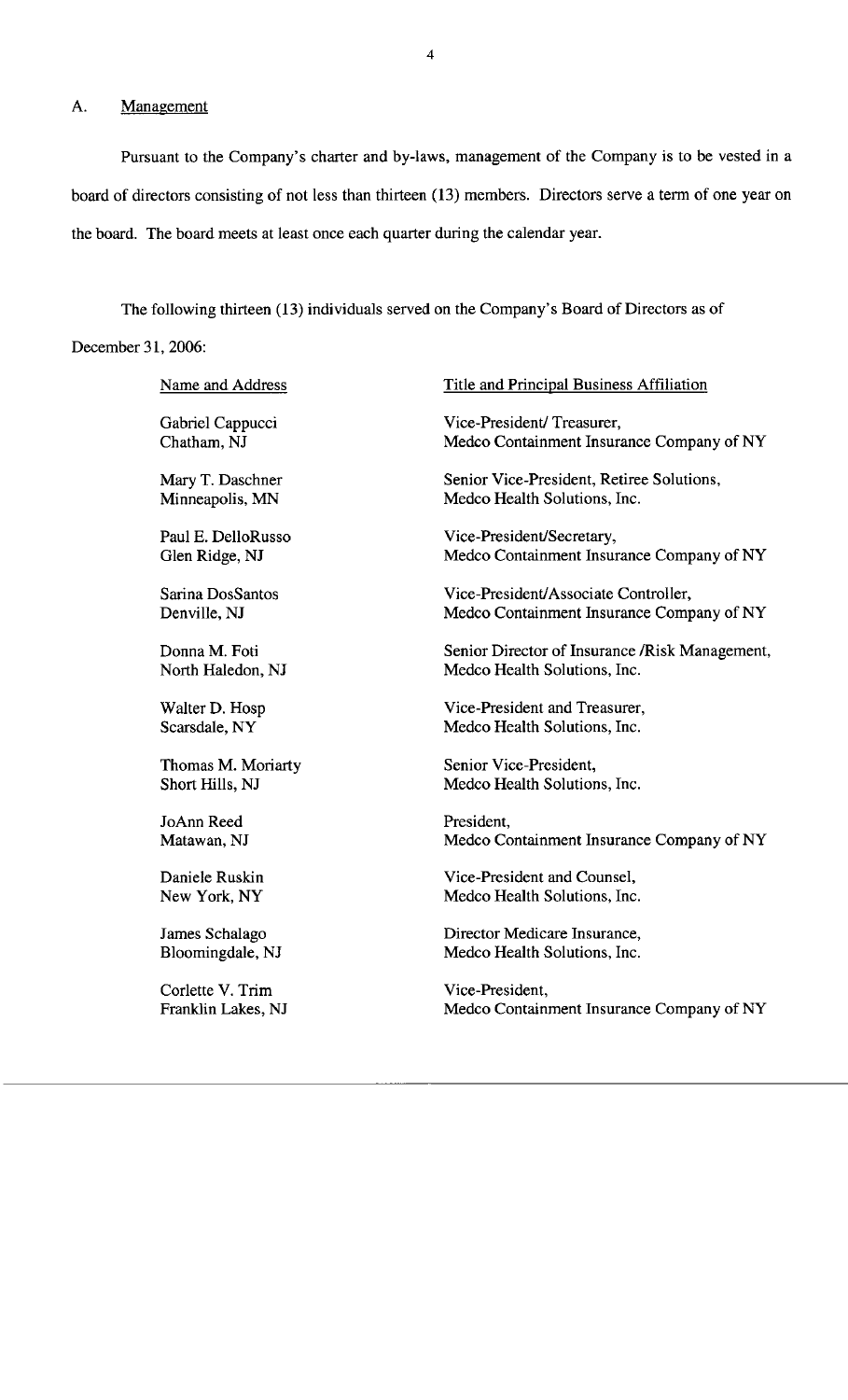| Name and Address | Title and Principal Business Affiliation  |
|------------------|-------------------------------------------|
| Daniel C. Walden | Vice-President/Assistant Secretary,       |
| New Rochelle, NY | Medco Containment Insurance Company of NY |
| Stephen E. Wogen | Vice-President/Retiree Solutions.         |
| Towaco, NJ       | Medco Health Solutions, Inc.              |

The minutes of all meetings of the board of directors held during the examination period were reviewed. The review revealed that all of the board's meetings were generally well attended by the directors during the period.

The following individuals were principal officers of the Company as of December 31, 2006.

**Name** 

#### **Title**

JoAnn Reed President<br>Gabriel R. Cappucci Vice-Pres Vice-President and Treasurer Paul DelloRusso<br>
Daniel C. Walden<br>
Vice-President<br>
Vice-President Daniel C. Walden

#### B. Territory and Plan of Operation

As of December 31, 2006, the Company was licensed to transact accident and health insurance as set forth in Section 1113(a)(3)(i) of the New York Insurance Law.

Effective December 12, 2005, the New York Insurance Department approved Medco NY's Certificate of Amendment of Charter whereby all of the authorized property and casualty insurance lines as defined in Section 1113(a) of the New York Insurance Law were deleted from the Company's license. The Company simultaneously replaced the aforementioned deleted lines with accident and health and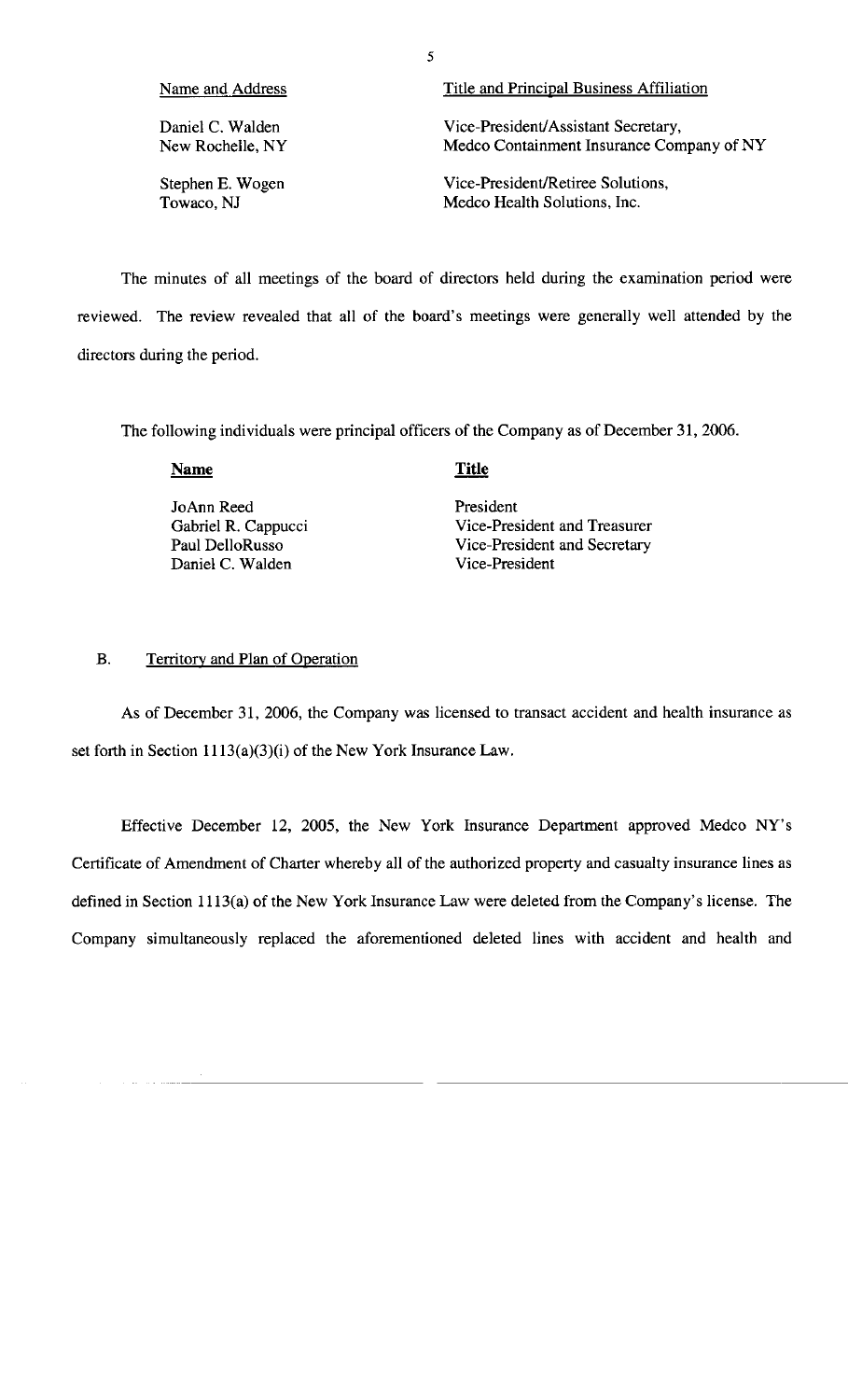thereafter, Medco NY converted to an accident and health insurer pursuant to Article 42 of the New York Insurance Law.

As of December 31, 2006 the Company was licensed only in the State of New York.

Medco NY reported total direct written premiums written of \$3,089,515 during the examination period as per the following schedule:

| Year  | Premiums<br>Written |
|-------|---------------------|
| 2001  |                     |
| 2002  | 0                   |
| 2003  |                     |
| 2004  | 619,996             |
| 2005  | 184,760             |
| 2006  | 2,284,759           |
| Total | \$3,089,515         |

As of January 2006, the Company began writing a fully insured prescription drug plan under the Medicare Part D Prescription Drug program. Prior to its entry into this market, Medco NY had written a small amount of aggregate stop-loss coverage on the prescription drug business provided by its parent company, Medco Health Solutions, Inc. to large commercial business groups. This stop-loss coverage included all of the Company's 2004 and 2005 writings. Prior to 2004, Medco NY had not written any business since 1997.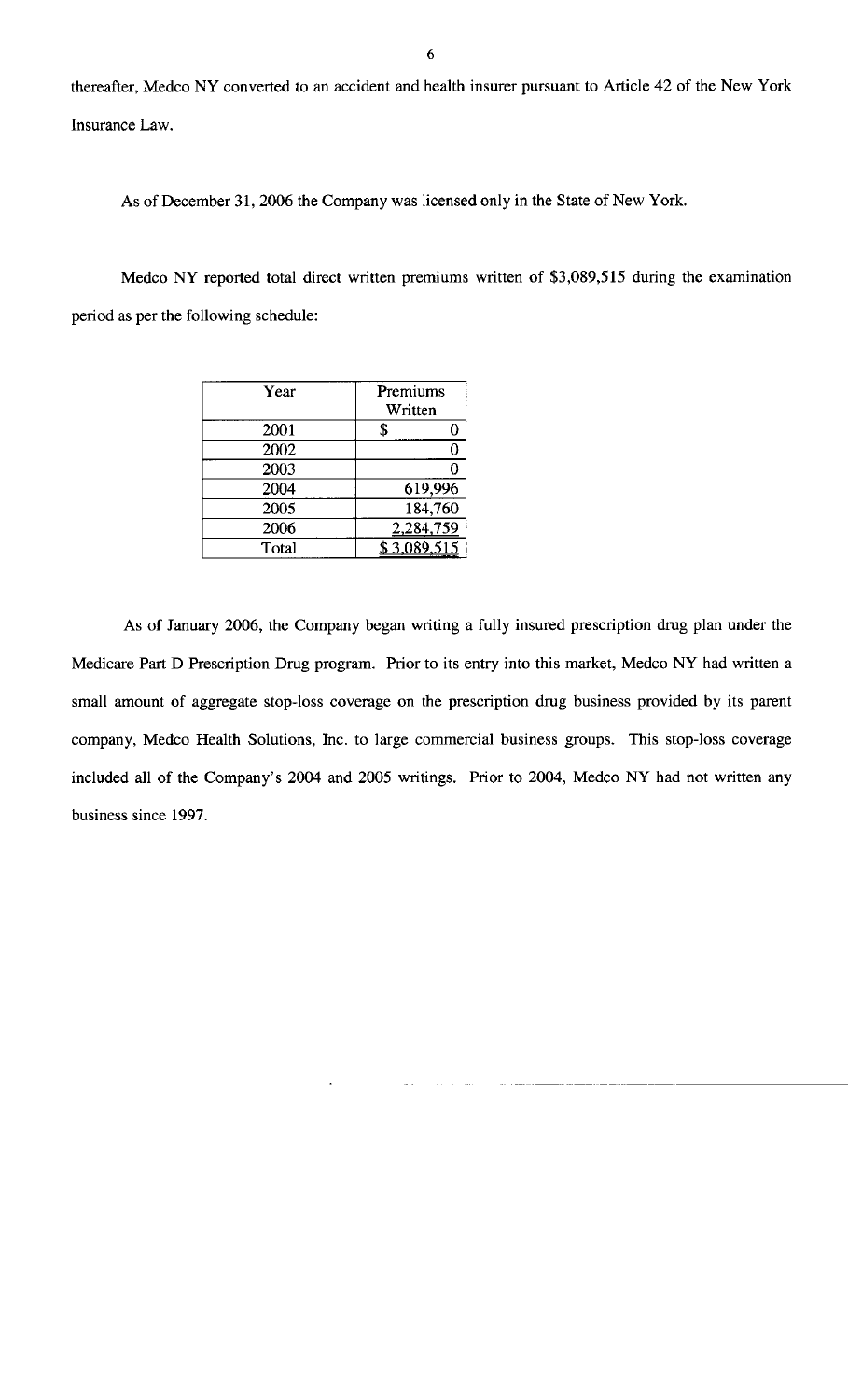#### C. Holding Company System

The Company is a 100% controlled subsidiary of Medco Health, a Delaware incorporated and publicly traded corporation. Previously, a controlled subsidiary of Merck & Co., Inc, (Merck), Medco Health (formerly named Merck-Medco Managed Care, L.L.C.") was spun off from Merck in August 2003. All of the outstanding shares of Medco Health were distributed to Merck's shareholders. As a result of the spin-off, Medco Health became the ultimate controlling entity of the surviving holding company system which currently includes Medco NY.

The following chart illustrates the holding company system of the Company and its other affiliates as of December 31, 2006.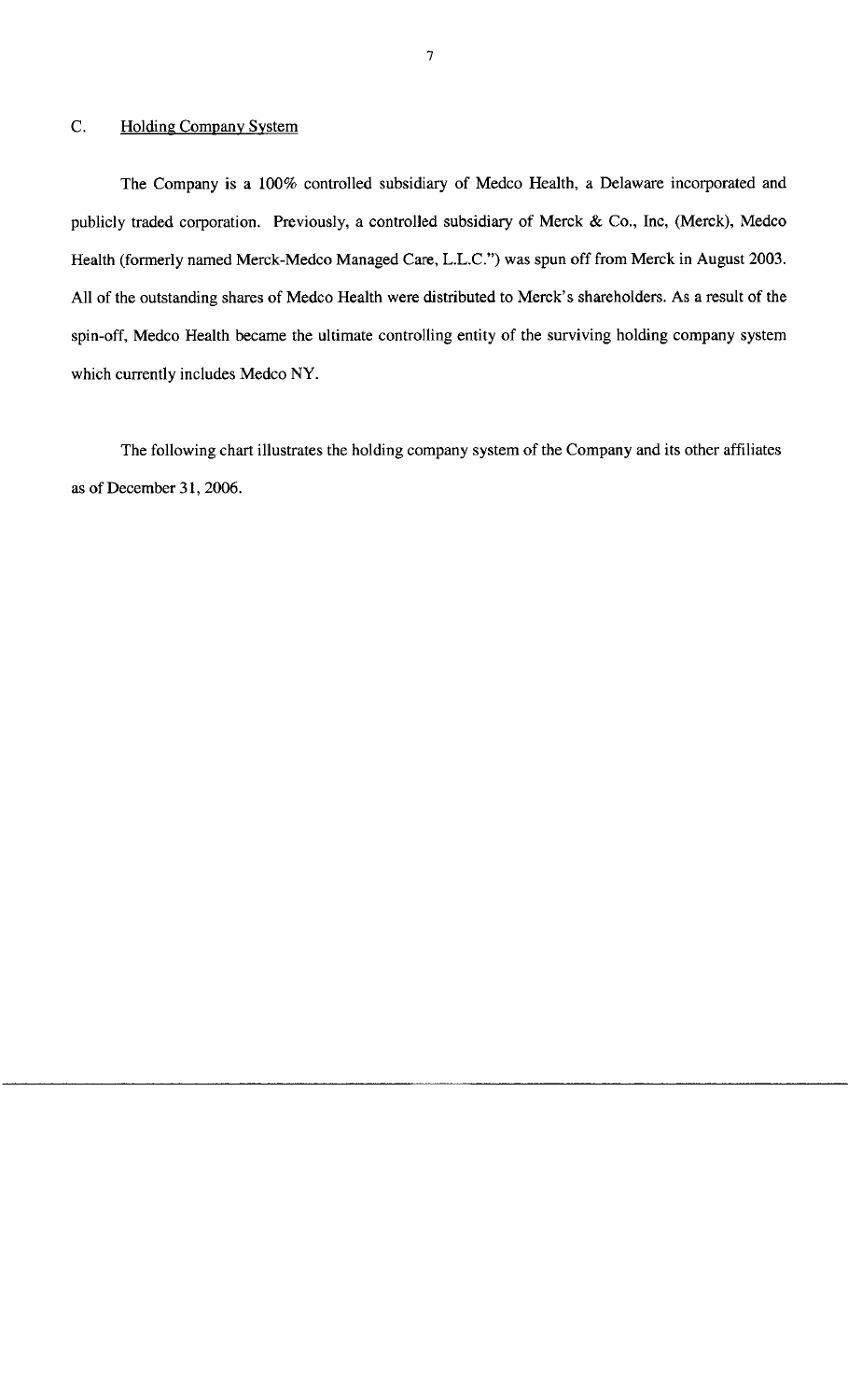

\*\* No one individual or entity held interest of ten percent or more of the ultimate parent company, Medco Health Solutions, Inc., as of December 31, 2006.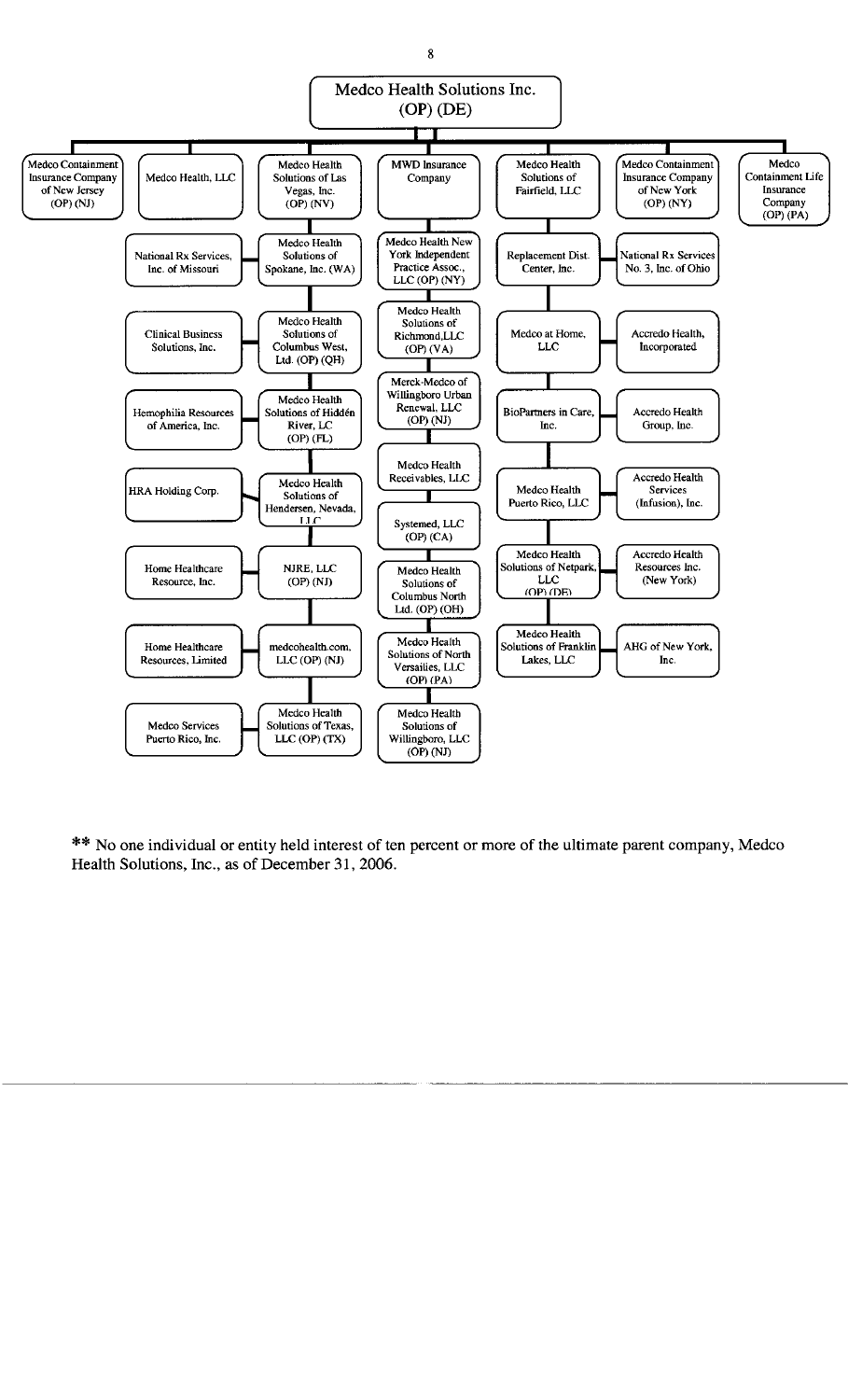The following inter-company agreements were in effect between the Company and Medco Health

as of December 31, 2006:

#### i. **Service Agreement effective August 31, 1994 and as amended by addendum dated April 16, 1998.**

The captioned agreement calls for Medco Health to provide the Company with accounting, underwriting, claims and investment services. The Department approved, on June 26, 2007, an amendment to this agreement that was filed by the Company. Such amendment included the following additional provisions: (i) Medco Health provided the Company with management and administrative services, including all personnel, necessary for the management of the operations and services of Medco NY and the implementation of the Company's policies; and (ii) the Department granted permission to the Company to maintain its accounts and records in Franklin, Lakes, New Jersey.

#### ii. **Tax Sharing Agreement with Medco Health Solutions, Inc. dated March 10, 2004.**

The captioned agreement calls for the Company to be included in Medco Health's consolidated Federal income tax return and combined or unitary state franchise or income tax returns.

#### iii. **Integrated Medicare Part D Prescription Drug Program Master Agreement with Medco Health Solutions, Inc. dated June 6, 2005 (Master Drug Program Agreement}.**

This agreement provided for Medco NY to retain Medco Health and its subsidiaries, which hold TPA licenses in certain states, to provide a Medicare Prescription Drug Program including, but not limited to, retail pharmacy, mail order pharmacy, and specialty drug pharmacy services for eligible persons, point-of-care, physician office communications and cost containment initiatives developed and implemented by Medco Health. Such cost containment initiatives may include communications with prescribers, patients and/or participating pharmacies, and financial incentives to participating pharmacies for their participation in such initiatives.

The Company failed to file the Master Drug Program Agreement with the Department in violation

of Section 1505(d) of the New York Insurance Law.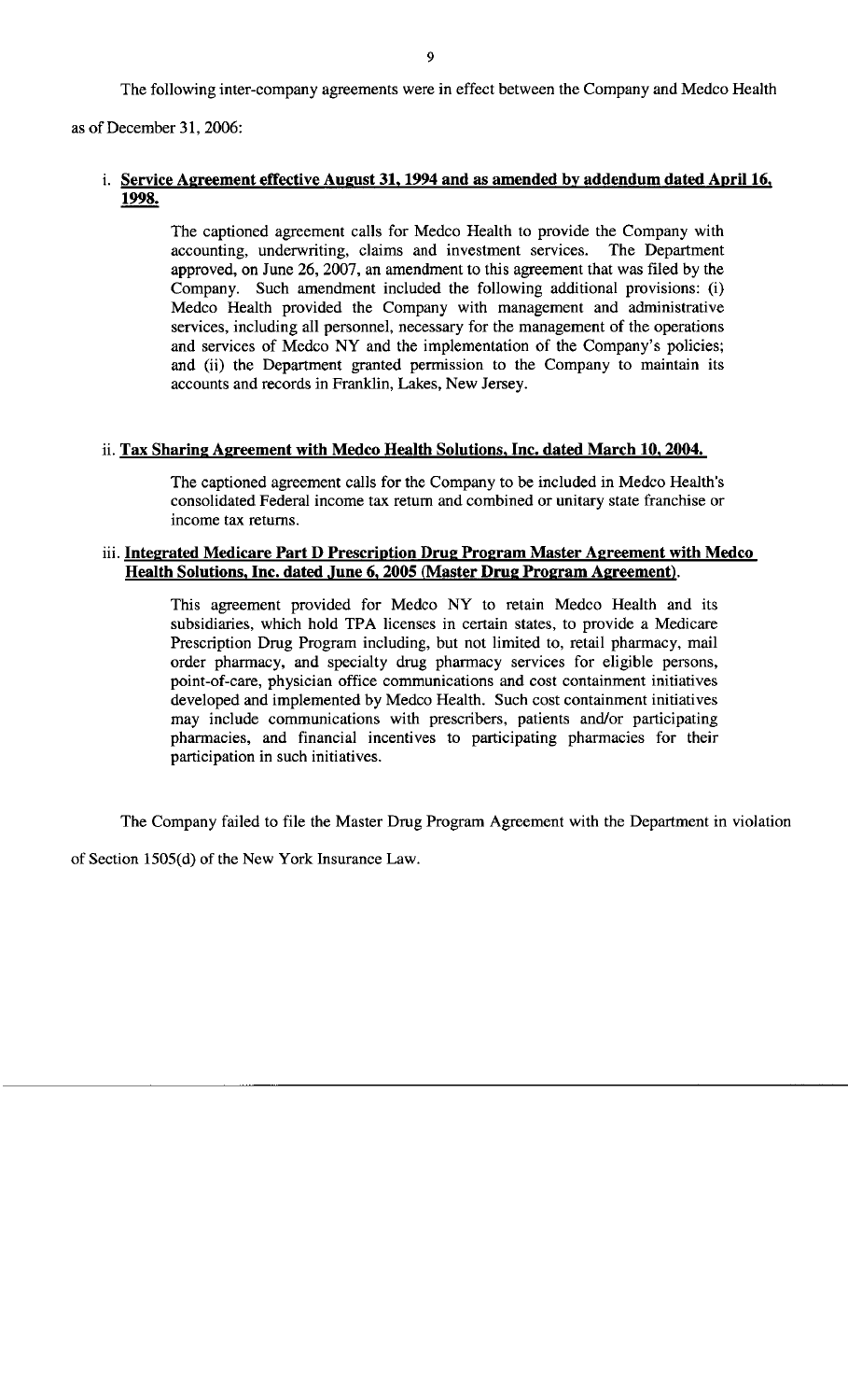Section 1505(d) of the New York Insurance Law states, in part, the following,

"The following transactions between a domestic controlled insurer and any person in its holding company system may not be entered into unless the insurer has notified the superintendent in writing of its intention to enter into any such transaction at least thirty days prior thereto, or such shorter period as he may permit, and he has not disapproved it within such period: ...

(3) rendering of services on a regular and systematic basis ......."

It is recommended that the Company comply with Section 1505(d) of the New York Insurance Law and file all of its inter-company agreements with the Department prior to implementation.

Per the addendum dated April 1998 to the above mentioned service agreement made with Medco Health, such agreement provides for the method to be utilized in the determination and allocation of joint expenses incurred by Medco Health in rendering the necessary services to its insurance subsidiaries (includes Medco **NY).** The addendum calls for the development of an analysis detailing the time devoted to Medco Health's three insurance subsidiaries (which include Medco NY) by each individual employee and organizational unit of Medco Health providing direct services to the companies. The results of these analyses are then applied to the direct salary costs of the individuals providing services with the resultant calculations then being multiplied by the following three factors:

- 1. Preliminary charges are increased by a factor to reflect payroll taxes, employee benefits and other indirect compensation costs.
- 2. Preliminary charges are increased by a factor calculated to cover overhead costs, including supervision, administrative services and occupancy costs.
- 3. Preliminary charges are increased by a factor to cover costs of Directors' time devoted to the insurance companies.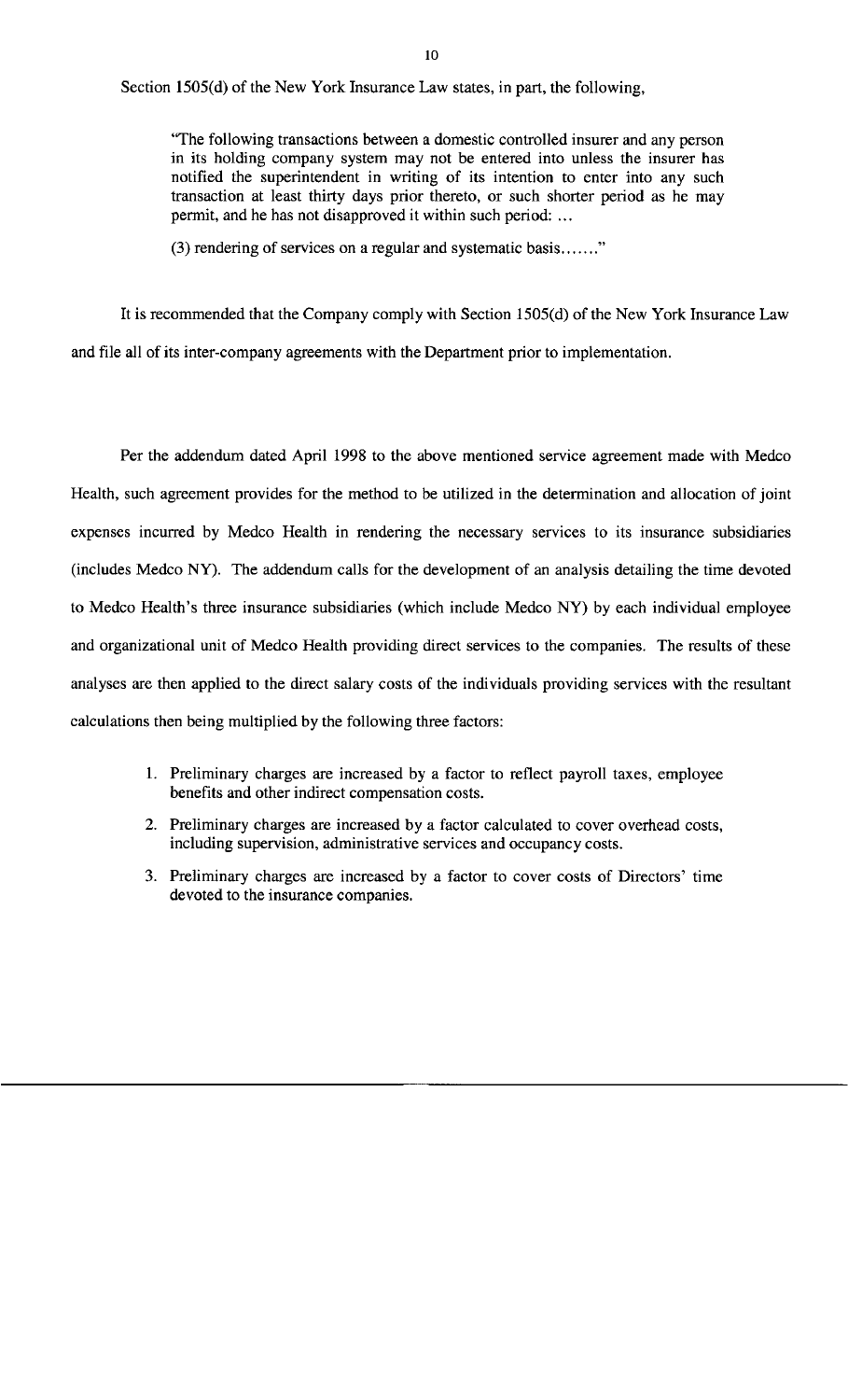The sum of the resulting charges are allocated to the companies for services rendered under such service agreement. The resulting charges are allocated to each company in proportion to the time devoted to each company by the individuals analyzed.

It is noted that joint expenses incurred were allocated to Medco NY during the examination period on the basis of investment holdings.

It is recommended that the Company comply with the expense allocation method included in its Department approved inter-company service agreement with Medco Health Solutions, Inc.

The same addendum herein referred to also applied to the amended Service Agreement as well. However, it was noted that Medco NY failed to include such addendum with its amended service agreement that the Company filed with the Department in 2007.

It is recommended that the Company file with the Department, with its new service agreement, the related addendum section detailing the method of expense allocation.

Department Regulation 52 (11 NYCRR 80-1.2) states in part the following requirement regarding the time period under which a domestic insurer shall file annually its Form HC 1 Registration Statements (HC 1 Statements) with this Department:

> " (a) An insurer required to register or amend its registration pursuant to Insurance Law, section 1503(a) shall furnish the required information on registration statement form HC 1, as specified in the instructions made a part thereof [see subdivision (d) of this section]. The initial registration statement shall be accompanied by the information required by subdivisions (e) and (f) of section 80-1.4 of this Part. Thereafter, an amendment to the registration statement shall be required within 120 days following the end of its ultimate holding company's fiscal year and within 120 days following the end of each succeeding fiscal year, indicating changes, if any, during the preceding fiscal year in respect to items 1, 2, 4, 7 and 8 of the registration statement."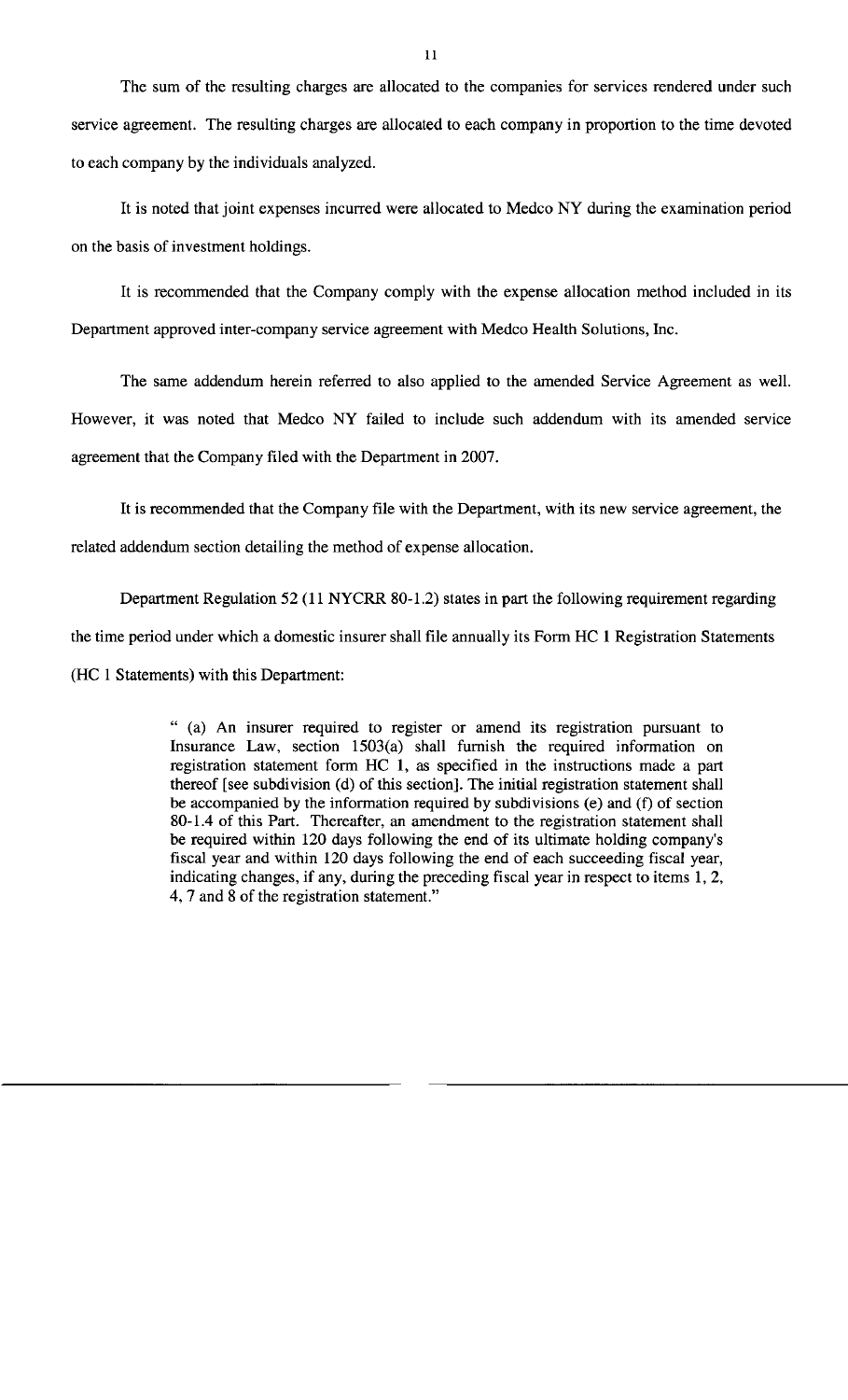A review of the Company's filings revealed that the Company failed to file with the Department within the 120 days deadline HC 1 Statements for the years 2003 and 2006 covered by this examination period.

It is recommended that the Company fully comply with Department Regulation 52 (11 NYCRR 80- 1.2) by ensuring that its HC 1 Statements are filed timely with this Department.

### D. Significant operating ratios

The following ratios have been computed as of December 31, 2006 based upon the results of this examination:

| Net premiums written to Surplus | .23 to $1$ |
|---------------------------------|------------|
| Uncollected Premiums to Surplus | በ%         |
| Liabilities to Liquid assets    | 16%        |

Each of the above ratios fell within the benchmark range as established by the **NAIC.** 

The following underwriting ratios are presented on an earned-incurred basis and encompass the six year period covered by this examination.

|                                 | Amounts     | Ratios |
|---------------------------------|-------------|--------|
| Claims                          | \$2,162,135 | 70.0%  |
| General administrative expenses | 881.940     | 28.5%  |
| Net underwriting gain           | 45,440      | 1.5%   |
| Premium earned                  | \$3,089,515 | 100.0% |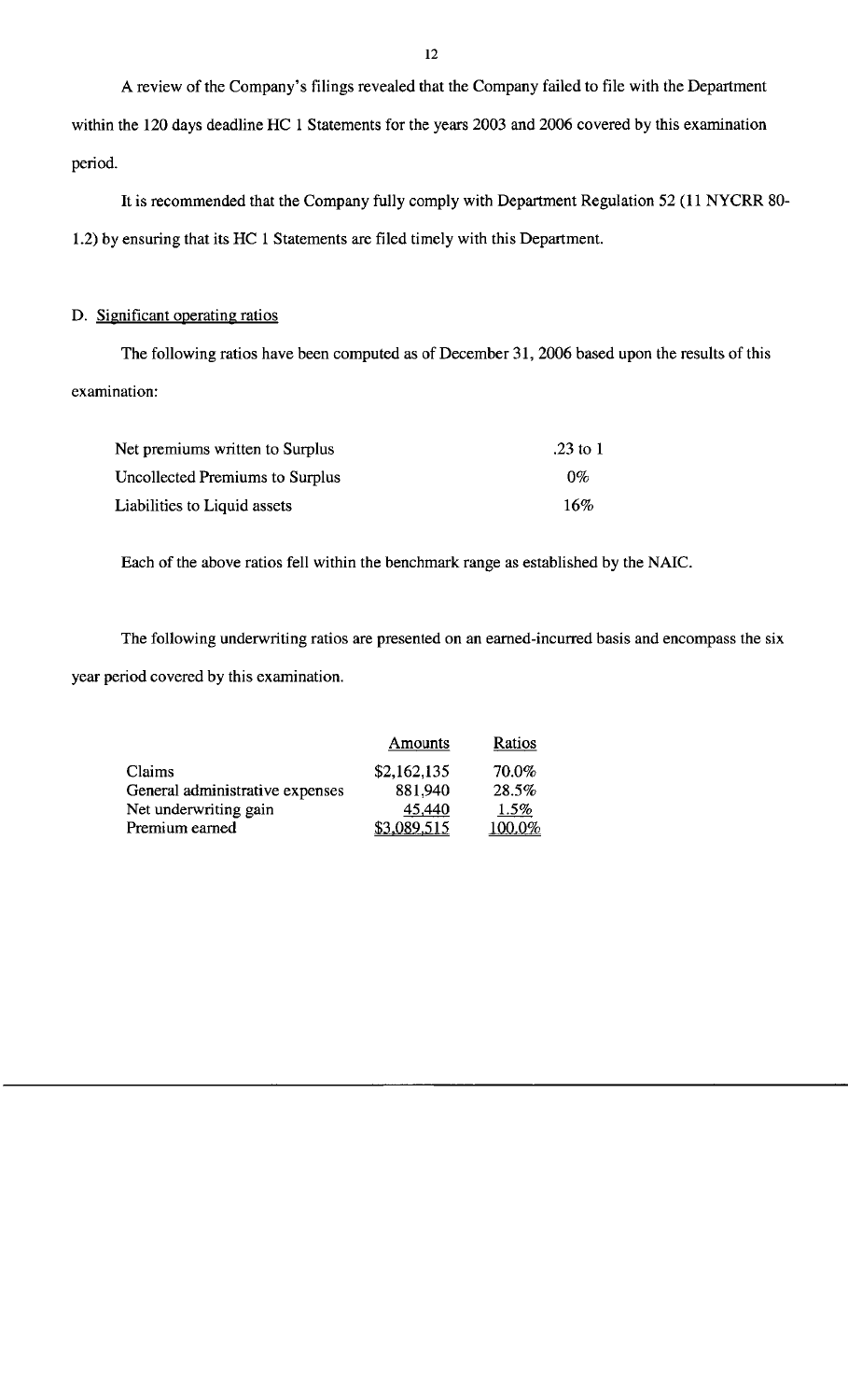#### E. Accounts and records

The following accounting and reporting issues were noted in connection with the examiner's review of the captioned item:

#### (i) Inter-Company Payable Account

During the period under examination, Medco **NY** incorrectly booked expenses incurred in conjunction with its inter-company service agreement to its general expenses due and accrued account instead of its intercompany payable account.

SSAP No. 67 Other Liabilities, Paragraph 11, of the NAIC Accounting Practices and Procedures Manual, states in part the following:

> "A liability shall be recognized and identified as due to affiliates for expenditures incurred on behalf of the reporting entity by a parent, affiliates, or subsidiaries or for amounts owed through other inter-company transactions......"

It is recommended that all incurred expenses related to the Company's inter-company service agreements with Medco Health be booked to the Company's inter-company payable account in accordance with SSAP No. 67 of the NAIC Accounting Practices and Procedures Manual.

#### (ii) Investment Expenses

The Company did not report any investment expenses in Part 3 of the Underwriting and Investment Exhibit of its 2006 filed annual statement.

#### (iii) Annual Statement Disclosure of Method of Expense Allocation

The Company failed to disclose in the Notes to the Financial Statement the method used for allocation of expenses in connection with the total management and service fees reported.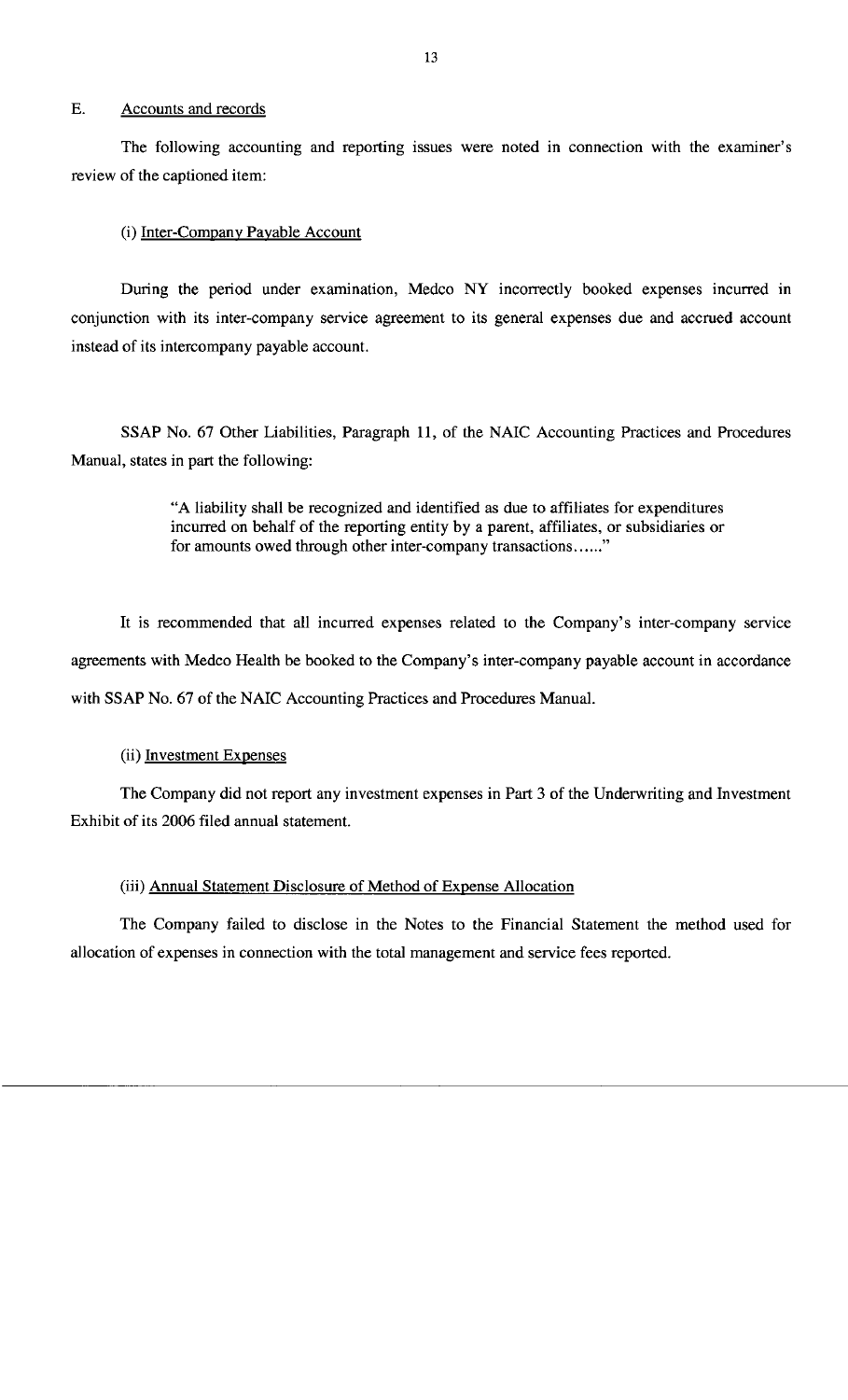It is recommended that the Company report its related investment expenses in the manner prescribed by Department Regulation 33 and the NAIC annual statement instructions. Also, it is further recommended that Medco **NY** follow the annual statement instructions by disclosing in the Notes to the Financial Statement its method used for allocation of expenses in connection with management and service fees reported.

#### (iv) Premium Billing and Collection

A review of the premium account revealed the Company experienced a problem with premium collection that was derived as withheld payments deductible from the monthly checks of Social Security recipients. Based upon an arrangement between Medco Health Solutions, Inc. and the Center for Medicare and Medicaid Services ("CMS"), CMS was responsible for the collection of the premiums that the Social Security Administration ("SSA") billed and withheld from the Social Security checks of eligible members during 2006. However, processing errors occurred with SSA's billing and collection function that stemmed from the SSA either: (1) withholding premiums that were less than the amount anticipated by CMS, (2) having conflicting data files with CMS of beneficiaries participating in the program, and/or (3) withholding excess premium amounts from members' Social Security benefits. These discrepancies generated processing error edits that rejected the payment of any withheld amounts for the prescription drug coverage.

CMS communicated the aforementioned issues to Medco Health during the fourth quarter of 2006 and further advised Medco Health Solutions, Inc. that it would not be responsible for collecting any unpaid member premiums aged past two months. As a result, Medco Health commenced to retroactively bill the members for the delinquent premiums payable to Medco NY but cautioned that the majority of these uncollected amounts would likely not be collected. Consequently, the Company set up reserves for all receivables aged more than thirty days as well as having written off as non-admitted \$236,311 of the total \$282,566 uncollected premiums asset amount reported as of the 2006 Annual Statement.

It is recommended that the Company continue to enhance its controls and monitor **CMS'** rules regarding premium billing and collection.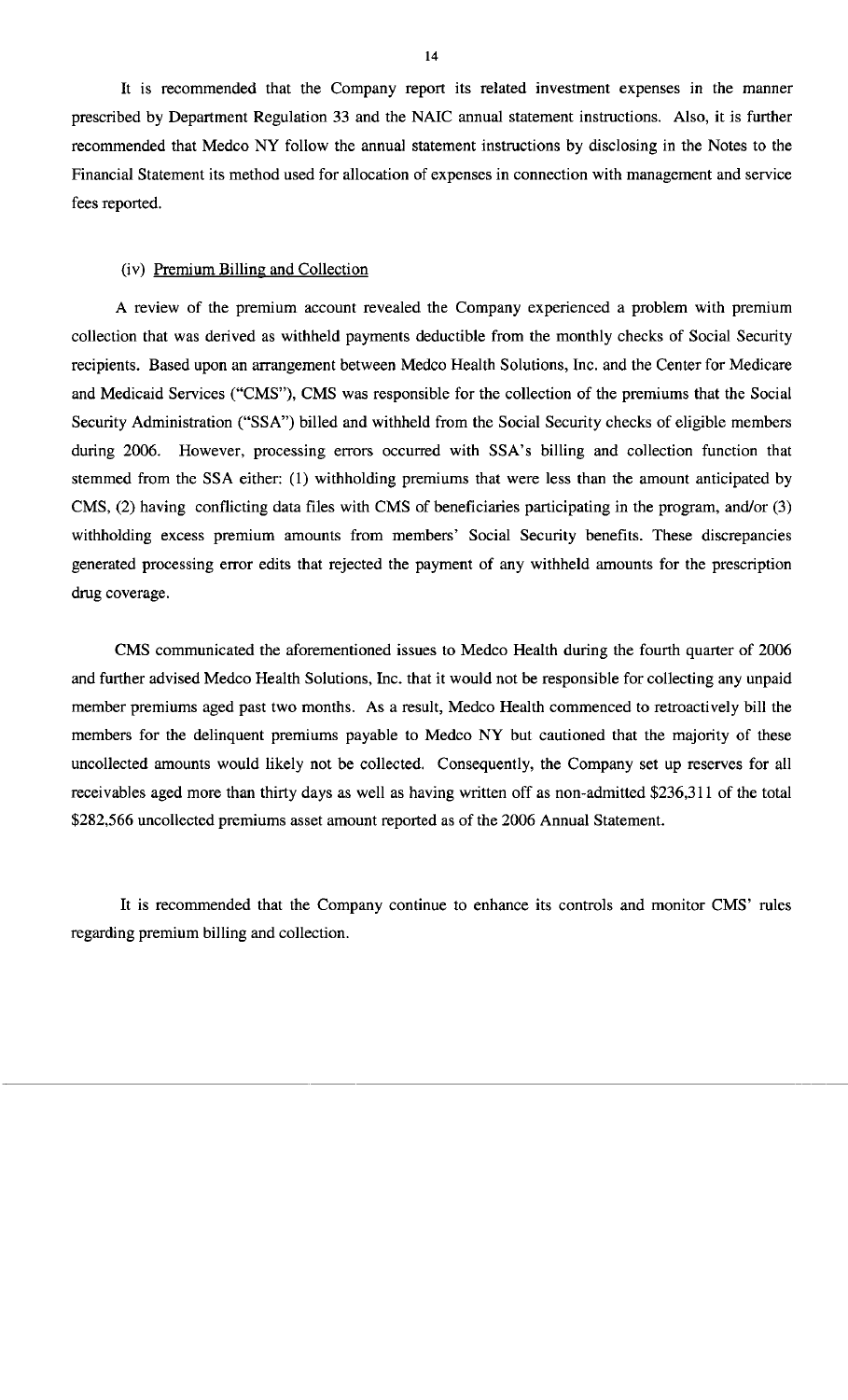#### (v) Custody Investment Agreement

The Company's existing custodial agreement excludes several of the recommended standard provisions in the NAIC Examiners Handbook.

The below enumerated provisions in the Handbook were excluded in the Company's current

custodial agreement:

- 2e. In the event that the custodian gains entry in a clearing corporation through an agent, there should be a written agreement between the custodian and the agent that the agent shall be subjected to the same liability for loss of securities as the custodian. If the agent is governed by laws that differ from the regulation of the custodian, the Commissioner of Insurance of the state of domicile may accept a standard of liability applicable to the agent that is different from the standard liability.
- 2f. If the custodial agreement has been terminated or if 100% of the account assets in any one custody account have been withdrawn, the custodian shall provide written notification, within three business days of termination or withdrawal, to the insurer's domiciliary superintendent of insurance.
- 2h. The custodian and its agents, upon reasonable request, shall be required to send all reports which they receive from a clearing corporation or the Federal Reserve book-entry system which the clearing corporation or the Federal Reserve permits to be redistributed and reports prepared by the custodian's outside auditors, to the insurance company on their respective systems of internal control.
- 2i. To the extent that certain information maintained by the custodian is relied upon by the insurance company in preparation of its annual statement and supporting schedules, the custodian agrees to maintain records sufficient to determine and verify such information.
- 2k. The custodian shall secure and maintain insurance protection in an adequate amount.

It is recommended that the Company update its current custodial investment agreement to include each of the above standard provisions as listed in the NAIC Examiners Handbook for inclusion within such custodial agreement.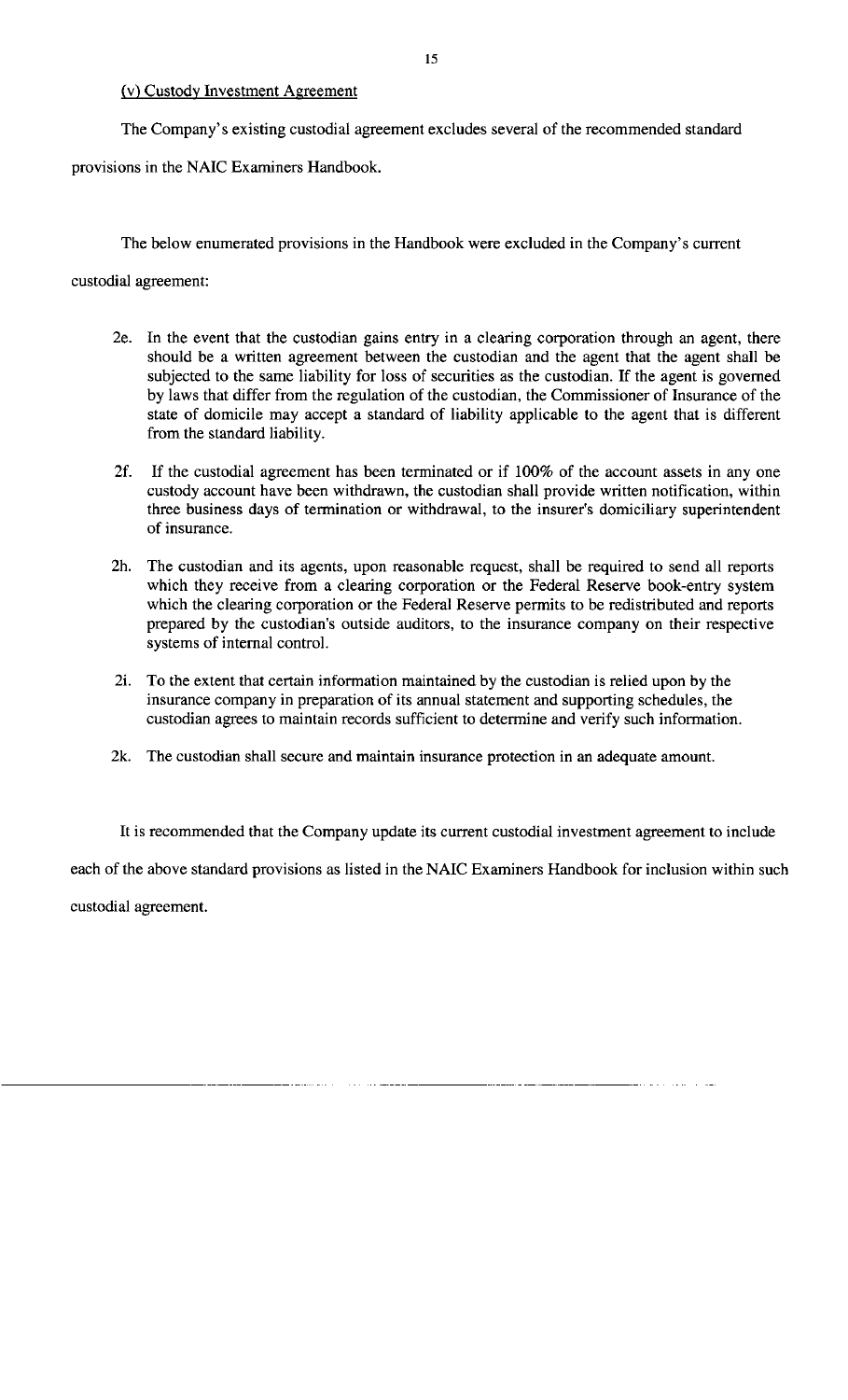### **3. FINANCIAL STATEMENTS**

#### A. Balance Sheet

The following shows the assets, liabilities and surplus as determined by this examination and

reported by the Company in its filed annual statement as of December 31, 2006.

| <b>Assets</b>                                                                  |               |
|--------------------------------------------------------------------------------|---------------|
| <b>Bonds</b>                                                                   | \$<br>743,931 |
| Cash, cash equivalents and short-term investments                              | 10,829,425    |
| Investment income due and accrued                                              | 29,232        |
| Uncollected premiums                                                           | 46,255        |
| Accrued retrospective premiums                                                 | 213,567       |
| Net deferred tax asset                                                         | 89,346        |
| Health care and other amounts receivable                                       | 51,703        |
| <b>Total assets</b>                                                            | \$12,003,459  |
| Liabilities                                                                    |               |
| Claims unpaid                                                                  | \$<br>165,657 |
| Unpaid claims adjustment expenses                                              | 2,285         |
| Premiums received in advance                                                   | 92,635        |
| General expenses due and accrued                                               | 433,834       |
| Current federal and foreign income tax payable, including interest due thereon |               |
|                                                                                | 103,173       |
| Remittances and items not allocated                                            | 428,582       |
| Liability for amounts under uninsured plans                                    | 635,121       |
| <b>Total liabilities</b>                                                       | \$1,861,287   |
| Capital and surplus                                                            |               |
| Common capital stock                                                           | \$1,000,000   |
| Gross pain in and contributed surplus                                          | 4,068,941     |
| Unassigned surplus funds                                                       | 5,073,231     |
| Total capital and surplus                                                      | 10,142,172    |
| Total liabilities, capital and surplus                                         | \$12,003,459  |

**Note: The Internal Revenue Service has completed its audits of the Company's federal income tax returns through tax years 2001. The Internal Revenue Service is currently undergoing an audit of the Company's consolidated federal income tax return with its parent company, Medco Health Solutions, Inc. for the period August 20, 2003 through December 31, 2005. The examiner is unaware of any potential exposure of the Company to any tax assessment and no liability has been established herein relative to any contingency.**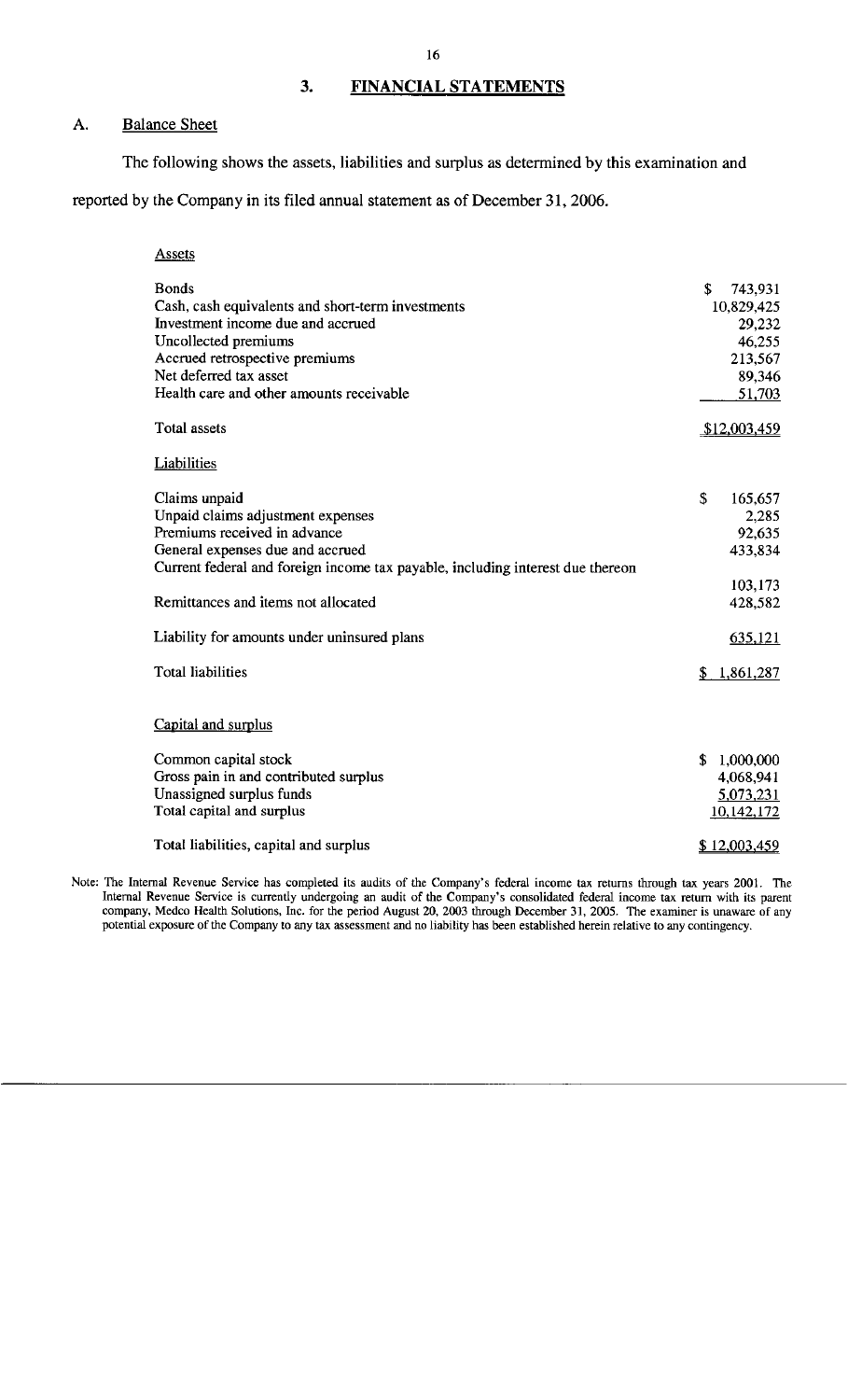### B. Underwriting and investment exhibit

Capital and surplus increased by \$1,113,752 during the period under this examination, January 1, 2001 through December 31 2006, detailed as follows:

| Revenue                                                                                  |             |                    |
|------------------------------------------------------------------------------------------|-------------|--------------------|
| Net premium income                                                                       |             | \$<br>3,089,515    |
| Expenses:                                                                                |             |                    |
| Prescription drugs                                                                       | \$2,159,850 |                    |
| Claim expenses incurred                                                                  | 2,285       |                    |
| General administration expenses                                                          | 881,940     |                    |
| Total underwriting deductions                                                            | 3,044,075   |                    |
| Less: Total underwriting deductions                                                      |             | <u>3,044,075</u>   |
| Net underwriting gain                                                                    |             | \$<br>45,440       |
| Net investment gain                                                                      |             | 1,737,998          |
| Net income after capital gains tax and before all other federal<br>income taxes incurred |             | \$<br>1,783,438    |
| Less: Federal income taxes incurred                                                      |             | <u>527,255</u>     |
| Net income                                                                               |             | <u>\$1,256,183</u> |
|                                                                                          |             |                    |

 $\hat{\boldsymbol{\epsilon}}$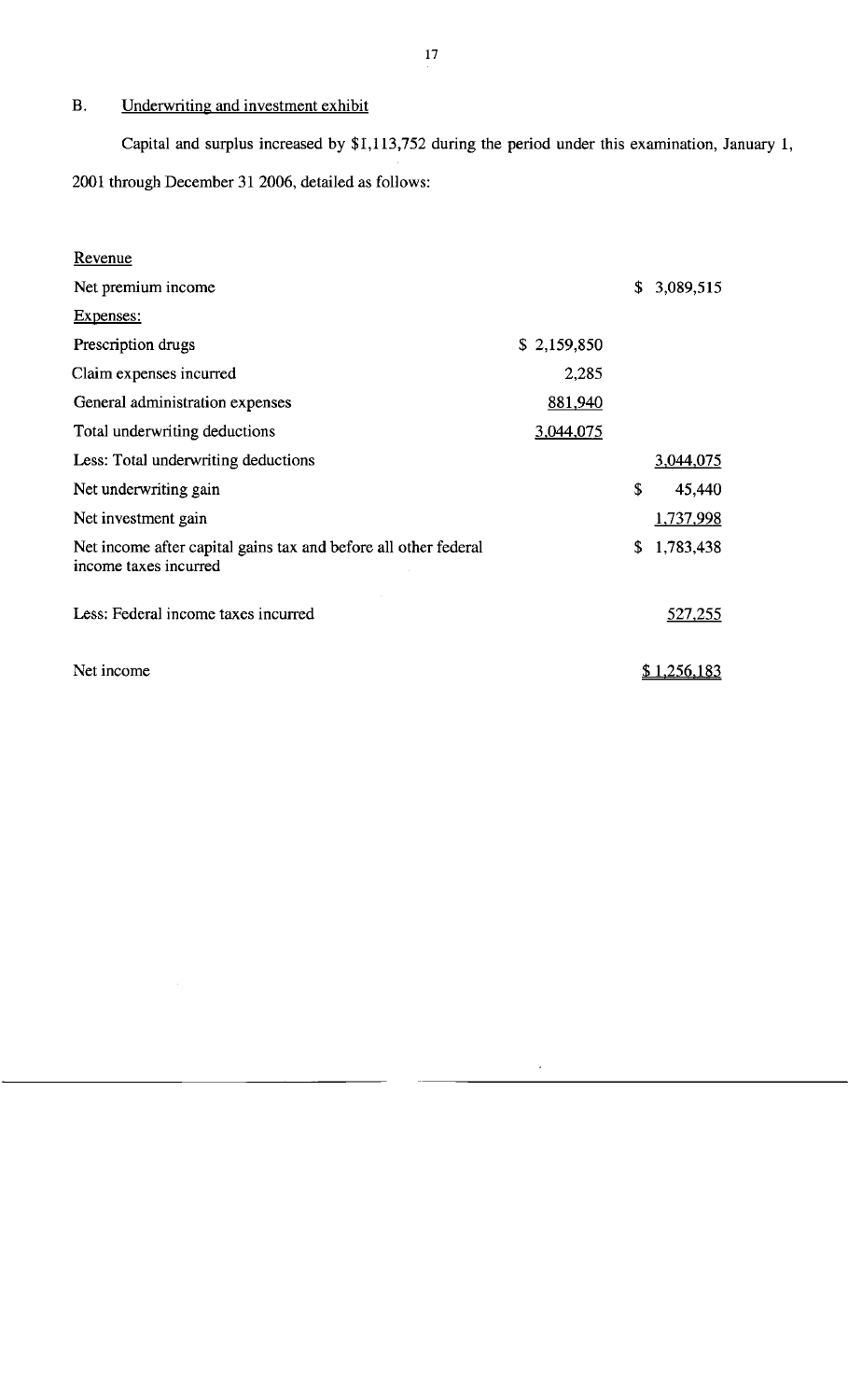#### Change in capital and surplus

Capital and surplus per report on examination as of December 31, 2000 \$9,028,420

|                                                                          | Gains in<br>capital and<br>surplus | Losses in<br>capital and<br>surplus |           |
|--------------------------------------------------------------------------|------------------------------------|-------------------------------------|-----------|
| Net Income<br>Change in net deferred income taxes                        | \$1,256,183<br>94,273              |                                     |           |
| Change in nonadmitted assets                                             | 0                                  | 236,704<br>\$                       |           |
| Total gains and losses                                                   | \$1,350,456                        | \$<br>236,704                       |           |
| Net increase (decrease) in capital and surplus                           |                                    |                                     | 1,113,752 |
| Capital and surplus per report on examination<br>as of December 31, 2006 |                                    |                                     | 10.142.   |

#### **4. AGGREGATE RESERVES AND UNPAID CLAIMS**

The examination liability of \$167,942 is the same as the amount reported by the Company as of the examination date. The examination analysis was conducted in accordance with generally accepted actuarial principles and practices and was based on statistical information contained in the Company's internal records and in its filed annual statements.

The examination liability consisted of contract claims on Medicare Part D prescription drug coverage.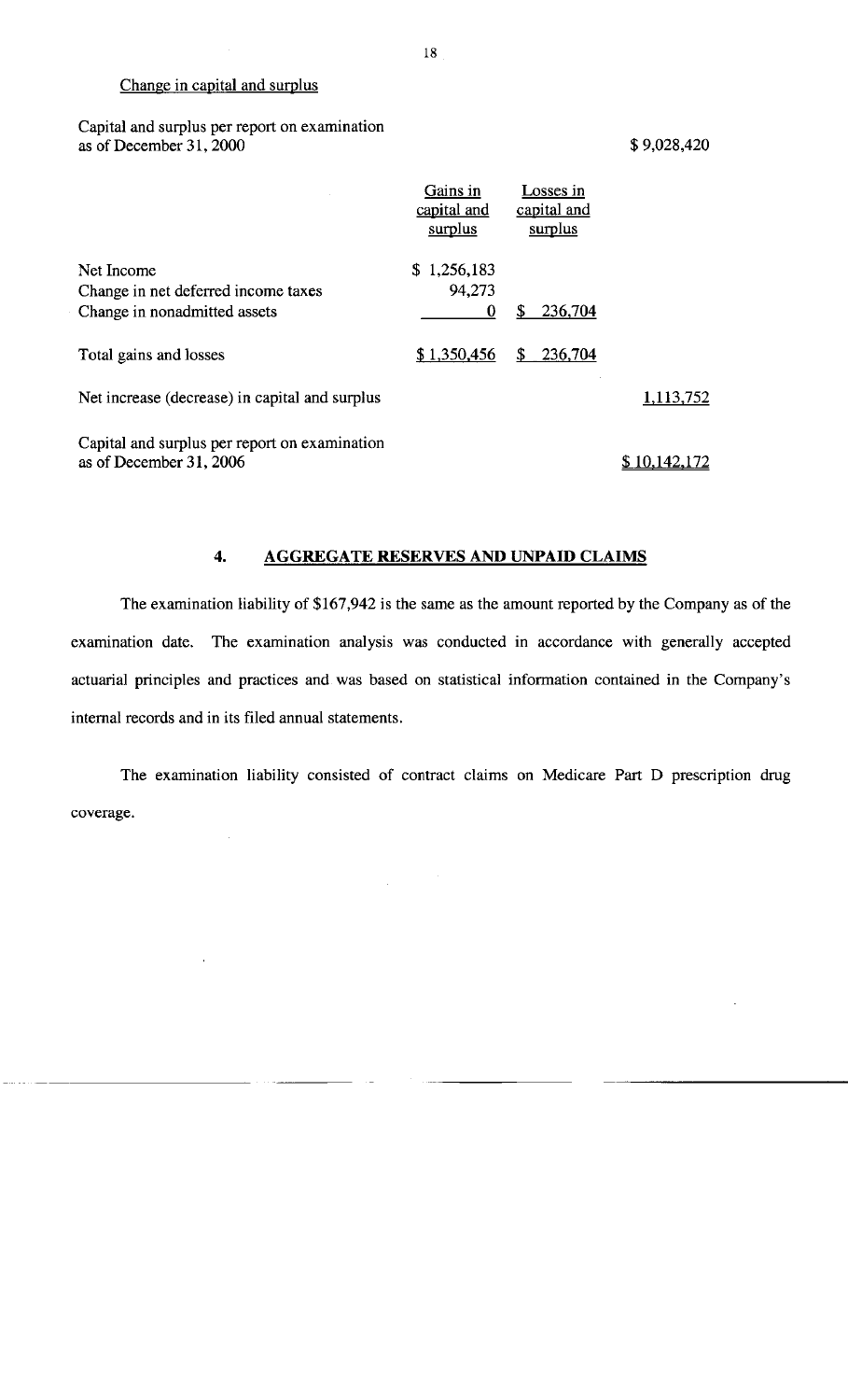### **5. COMPLIANCE WITH PRIOR REPORT ON EXAMINATION**

The prior report on examination as of December 31, 2000, contained one (l) recommendation. The current status of this matter is as follows (page numbers refer to the prior report):

### **ITEM NO.**

#### **PAGE NO.**

8

#### l. **Abandoned Property Law**

It is recommended that the Company comply with Section 1316 of the New York Abandoned Property Law by filing the necessary report annually with the Comptroller's Office of the State of New York.

The Company has complied with this recommendation.

#### **6. SUMMARY OF COMMENTS AND RECOMMENDATIONS**

#### **ITEM.**

#### **Holding Company System**

- **A.**  It is recommended that the Company comply with Section 1505(d) of the New York Insurance Law and file all of its inter-company agreements with the Department prior to implementation. 10
- **B.**  It is recommended that the Company comply with the expense allocation method included in its Department approved inter-company service agreement with Medco Health Solutions, Inc. 11
- **C.**  It is recommended that the Company file with the Department, with its new service agreement, the related addendum section detailing the method of expense allocation. 11
- **D.**  It is recommended that the Company fully comply with Department Regulation 52 (11 NYCRR 80-1.2) by ensuring that its HC l Statements are filed timely with this Department. 12

**PAGE NO.**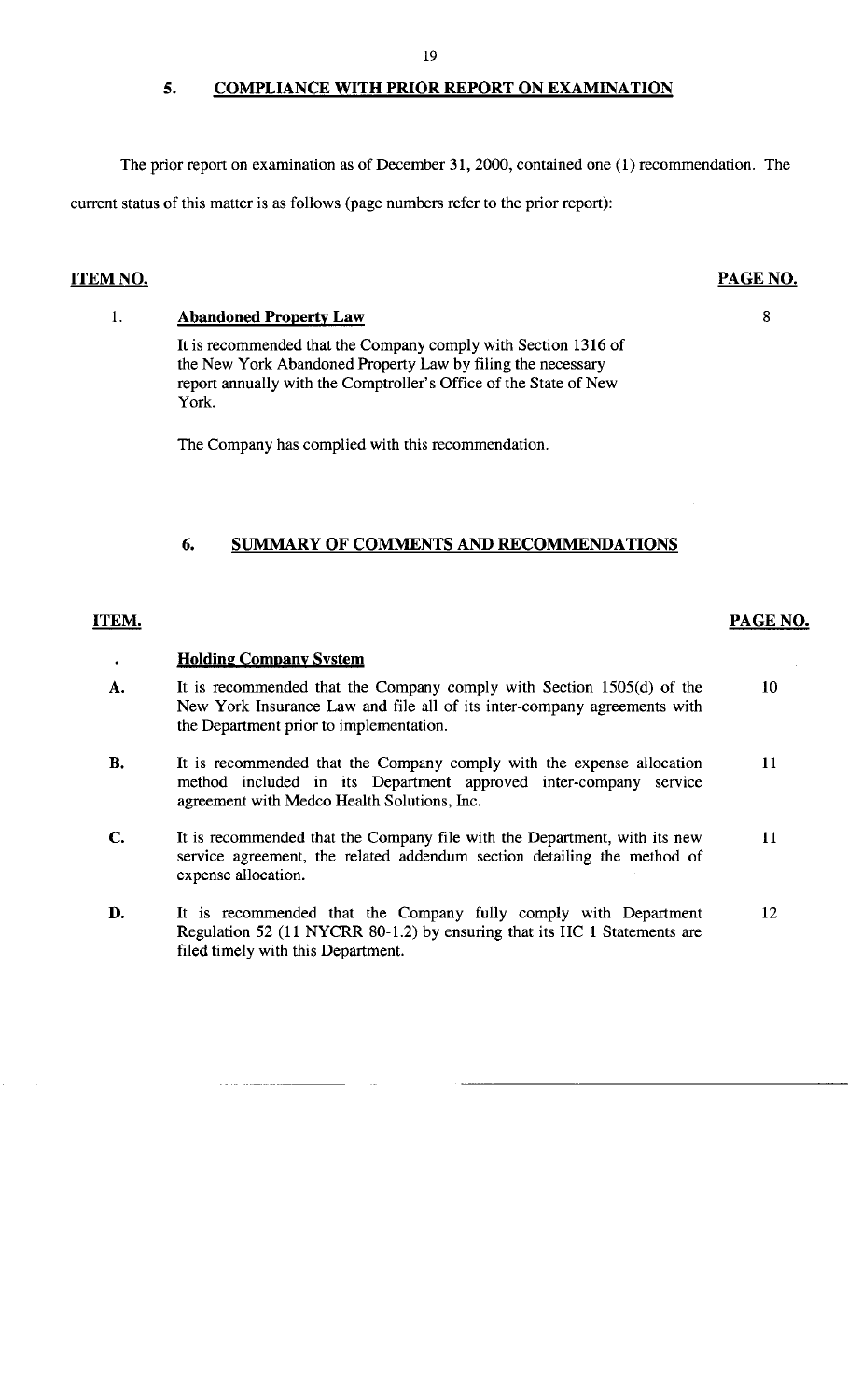#### **Accounts and Records**

 $\ddot{\phantom{0}}$ 

- E. It is recommended that all incurred expenses related to the Company's intercompany service agreements with Medco Health be booked to the Company's inter-company payable account in accordance with SSAP No. 67 of the NAIC Accounting Practices and Procedures Manual. 13
- F. It is recommended that the Company report its related investment expenses in the manner prescribed by Department Regulation 33 and the NAIC annual statement instructions. Also, it is further recommended that Medco NY follow the annual statement instructions by disclosing in the Notes to the Financial Statement its method used for allocation of expenses in connection with management and service fees reported. 14
- G. It is recommended that the Company continue to enhance its controls and monitor CMS' rules regarding premium billing and collection. 14
- H. It is recommended that the Company update its current custodial investment agreement to include each of the above standard provisions as listed in the NAIC Examiners Handbook for inclusion within such custodial agreement. 15